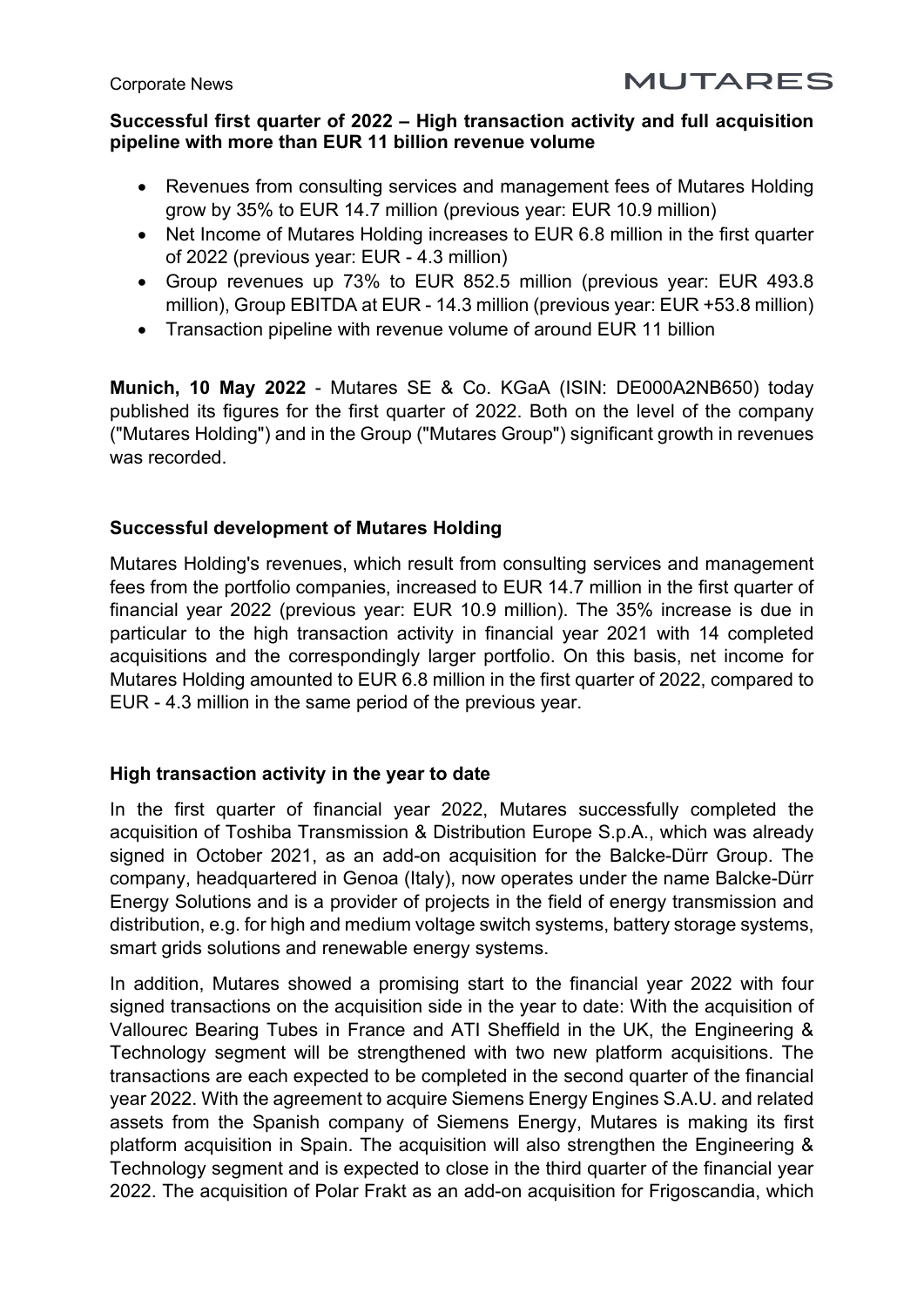was only acquired at the end of the financial year 2021, was already completed in April 2022.

On the exit side, Mutares was also successful and sold BEXity to Raben Group in February 2022. With this transaction, Mutares exceeded its issued target of a return on invested capital ("ROIC") of 7-10. The sale of the logistics company, which was only acquired by Österreichische Bundesbahnen-Holding Aktiengesellschaft ("ÖBB") at the end of 2019, represents a prime example of Mutares' extensive expertise in acquiring carve-outs from large corporations, successfully repositioning them as stand-alone companies and ultimately placing them in the hands of new owners.

## **Strong revenue growth also in the Group**

At Group level, Mutares generated consolidated revenues of EUR 852.5 million in the first quarter of financial year 2022 (previous year: EUR 493.8 million). The significant growth of 73% is in particular due to the high acquisition activity in financial year 2021.

Group EBITDA (earnings before interest, taxes, depreciation and amortization) is regularly boosted by gains from bargain purchases of completed acquisitions. With four acquisitions already signed in the year to date, only one transaction was initially completed on the buy side in the first quarter of the financial year 2022 with the addon acquisition for the Balcke-Dürr Group. Accordingly, Group EBITDA in the reporting period was less strongly driven by acquisition activity than in the comparable prior-year period, in which the acquisitions of EXI and Clecim in particular made a positive contribution to Group EBITDA with significant gains from bargain purchases. As a result, Group EBITDA amounted to EUR - 14.3 million in the first quarter of 2022 (previous year: EUR + 53.8 million).

Adjusted EBITDA adjusted for special effects<sup>1)</sup> was EUR - 30.7 million (previous year: EUR + 0.3 million) and was influenced by price increases on the procurement markets for raw materials and energy. At the same time, the still negative earnings contributions of the newly acquired investments (in particular from the financial year 2021) also counteracted the positive effects of the optimization programs at all portfolio companies here. La Rochette, Lacroix + Kress, KICO Group, SABO and Terranor Group in particular are showing pleasing and promising developments in this respect.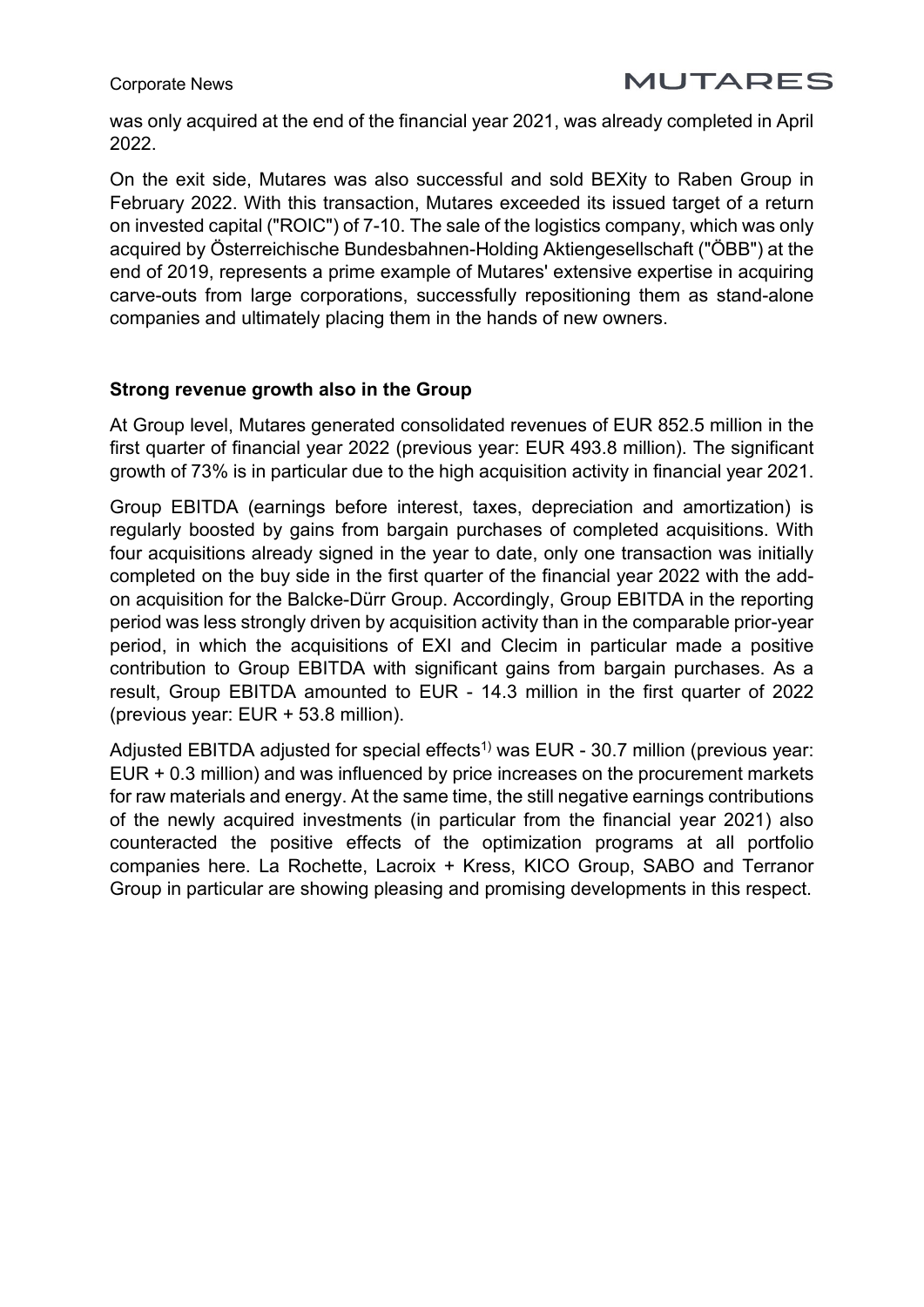Cash and cash equivalents in the Group amounted to EUR 248.5 million as of 31 March 2022 (31 December 2021: EUR 255.1 million), and the equity ratio was 27% (31 December 2021: 29%).

### **Promising pipeline for acquisitions and further exits**

Mutares is confident to announce further transactions in the further course of the financial year and to maintain the frequency of more than one transaction per month on average achieved in the last two financial years. Currently, the Mutares team is working on more than 80 acquisition projects, the current pipeline of the buy side comprises a revenue volume of more than EUR 11 billion p.a. and mainly includes target companies from the segments Automotive & Mobility as well as Engineering & Technology. Mutares therefore fully adheres to the communicated medium-term forecast of at least EUR 5.0 billion in consolidated revenues in the financial year 2023. Mutares expects an extremely high transaction activity for the second quarter, which could secure the target of one transaction per month for the full year early on.

On the exit side, Mutares continues to evaluate possible options for the "mature" investments of the portfolio and partial disposals of non-strategic assets. This includes, for example, the strategic realignment of Frigoscandia, which will be reported as completed in the short term with a view to a partial divestment. For the whole portfolio, Mutares sees six investments in the so-called harvesting phase, highlighting the Donges Group, for which both a sale and an IPO of the entire Donges Group or individual parts thereof are being evaluated.

### **Development in the segments partly burdened by exogenous influences**

In the **Automotive & Mobility** segment, revenues increased to EUR 234.1 million in the first quarter of 2022 (previous year: EUR 187.0 million). The contribution of LMS and ISH, which were acquired in the second half of 2021, was particularly responsible for the significant increase. The segment's EBITDA of EUR - 20.5 million (previous year: EUR - 1.6 million) was also down on the previous year's figure, as was the Adjusted EBITDA of EUR - 19.0 million (previous year: EUR + 4.1 million) after adjustment for special effects. On the one hand, this was due to the successful exit of the STS Group in the financial year 2021, so that it no longer made a positive contribution to earnings in the reporting period. On the other hand, the results of the portfolio companies from this segment were burdened by the increased raw material and energy prices, the shortage of semiconductors, which has still not been fully overcome, and the still negative earnings contributions from the new acquisitions.

The **Engineering & Technology** segment recorded an increase in revenues to EUR 243.4 million in the first quarter of 2022 (previous year: EUR 177.3 million). The main contributors were the acquisitions of La Rochette Cartonboard and Clecim in the second quarter of the financial year 2021. Segment EBITDA reached EUR 8.9 million in the reporting period (previous year: EUR 38.5 million) and benefited from bargain purchases from the add-on acquisition for Balcke-Dürr Group. In the comparable period, the acquisition of Clecim and the disposal of Balcke-Dürr's German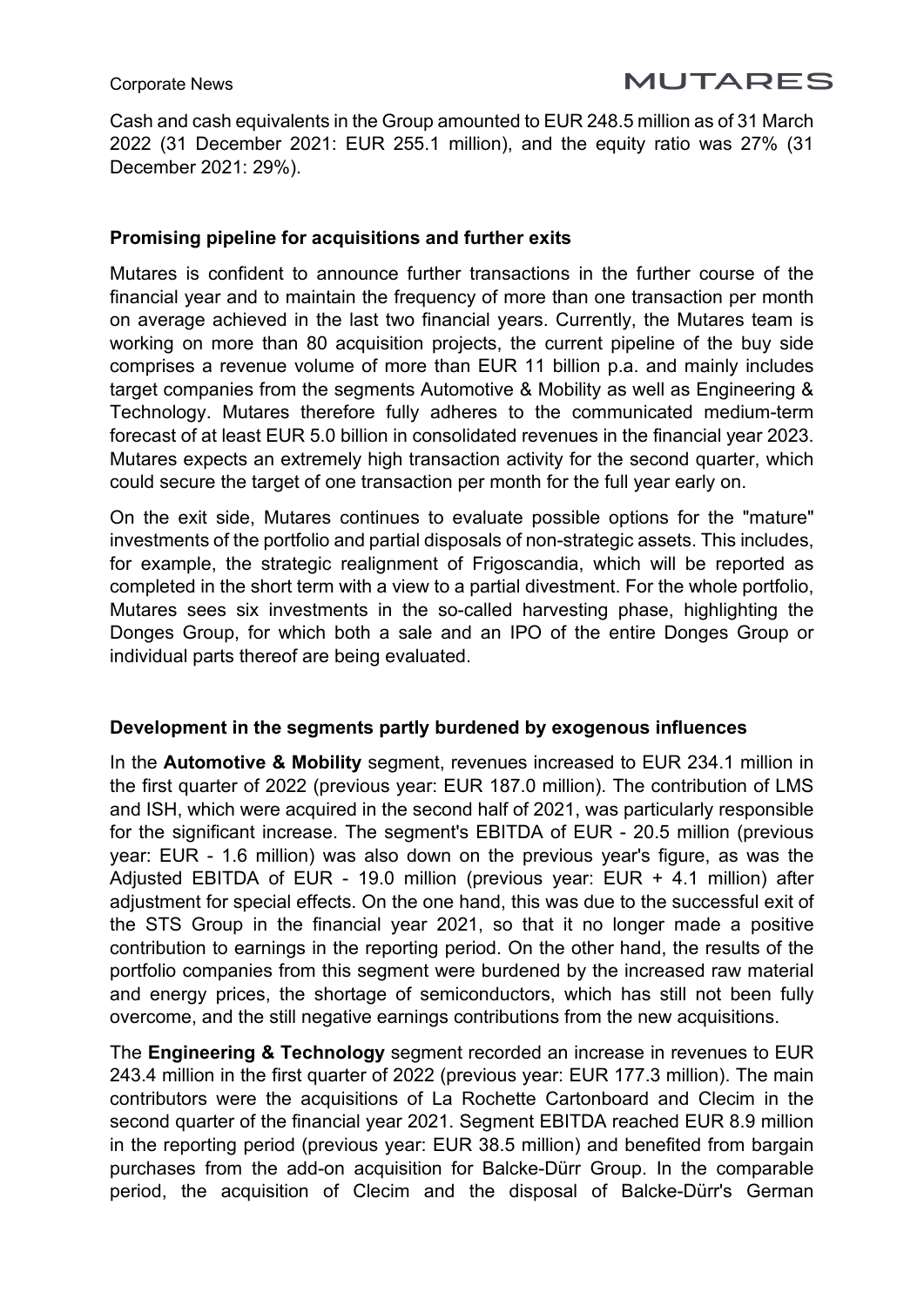# **MUTARES**

Rothemühle business had a positive impact on the segment's EBITDA. At EUR - 1.6 million, Adjusted EBITDA in the reporting period was at the level of the previous year´s period (EUR -1.0 million).

Revenues in the **Goods & Services** segment almost tripled in the first quarter of 2022 compared to the same period of the previous year to EUR 375.1 million (previous year: EUR 129.4 million). The development was mainly boosted by the acquisitions of Lapeyre and Frigoscandia in the financial year 2021. Segment EBITDA amounted to EUR 0.5 million (previous year: EUR 16.7 million), benefiting from the positive contribution from the disposal of BEXity. Terranor Group and SABO in particular showed a very pleasing operating performance and made a significant positive contribution to the segment's Adjusted EBITDA. Overall, this amounted to EUR - 11.2 million (previous year: EUR - 3.0 million) due to the partially still negative earnings contributions of the acquisitions in the financial year 2021 and due to increased procurement prices for raw materials and energy for the first quarter of the financial year 2022.

Adjusted EBITDA fluctuates significantly along the three phases of value creation that investments usually go through during their affiliation with the Mutares Group (Realignment, Optimization and Harvesting).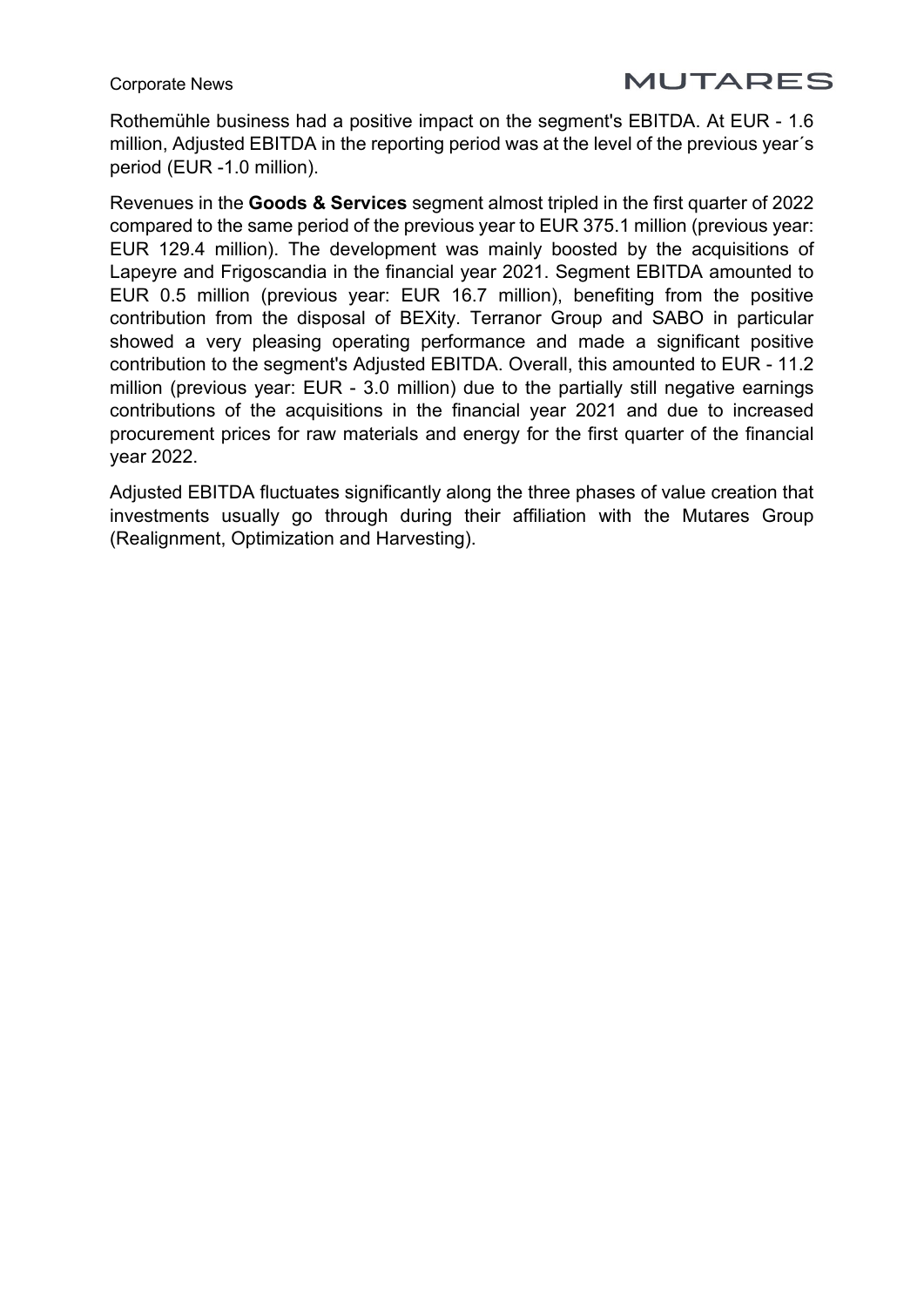# **MUTARES**

| <b>Operational phase within</b><br>the framework of the<br><b>Mutares business model</b> | <b>Allocated investments</b><br>as of 31 March 2022                                                                                                                                                          | <b>Revenues</b><br>in EUR<br>million | Adj.<br><b>EBITDA</b> in<br><b>EUR</b><br>million |
|------------------------------------------------------------------------------------------|--------------------------------------------------------------------------------------------------------------------------------------------------------------------------------------------------------------|--------------------------------------|---------------------------------------------------|
| Realignment                                                                              | Lapeyre Group<br><b>LMS</b><br>$\blacksquare$<br>PrimoTECS Group<br>$\blacksquare$<br>Gemini Rail & ADComms<br>$\blacksquare$<br>• iinovis<br>• Asteri Facility Solutions<br><b>FASANA</b><br>$\blacksquare$ | 322.1                                | $-24.6$                                           |
| Optimization                                                                             | Balcke-Dürr Group<br><b>ESF Industrial Solutions</b><br>Plati<br>Lacroix + Kress<br>KICO and ISH<br>EXI<br>Repartim<br><b>Ganter Group</b><br>keeeper<br>$\blacksquare$<br>Frigoscandia Group<br>٠           | 285.3                                | $-13.5$                                           |
| Harvesting                                                                               | Donges Group<br>$\blacksquare$<br><b>SABO</b><br>$\blacksquare$<br><b>Terranor Group</b><br>Royal de Boer & Japy<br>$\blacksquare$<br>Tech<br>Clecim<br>La Rochette Cartonboard<br>п                         | 24 5.2                               | $+6.3$                                            |

# *Condensed consolidated income statement*

| <b>mEUR</b>               | Q1 2022  | Q1 2021  |
|---------------------------|----------|----------|
| <b>Revenues</b>           | 852.5    | 493.8    |
| +/- Change in inventories | 7.0      | 6.2      |
| Other income              | 37.2     | 68.2     |
| Cost of material          | $-549.3$ | $-316.3$ |
| Personnel expenses        | $-218.9$ | $-133.6$ |
| Other expenses            | $-142.8$ | $-64.5$  |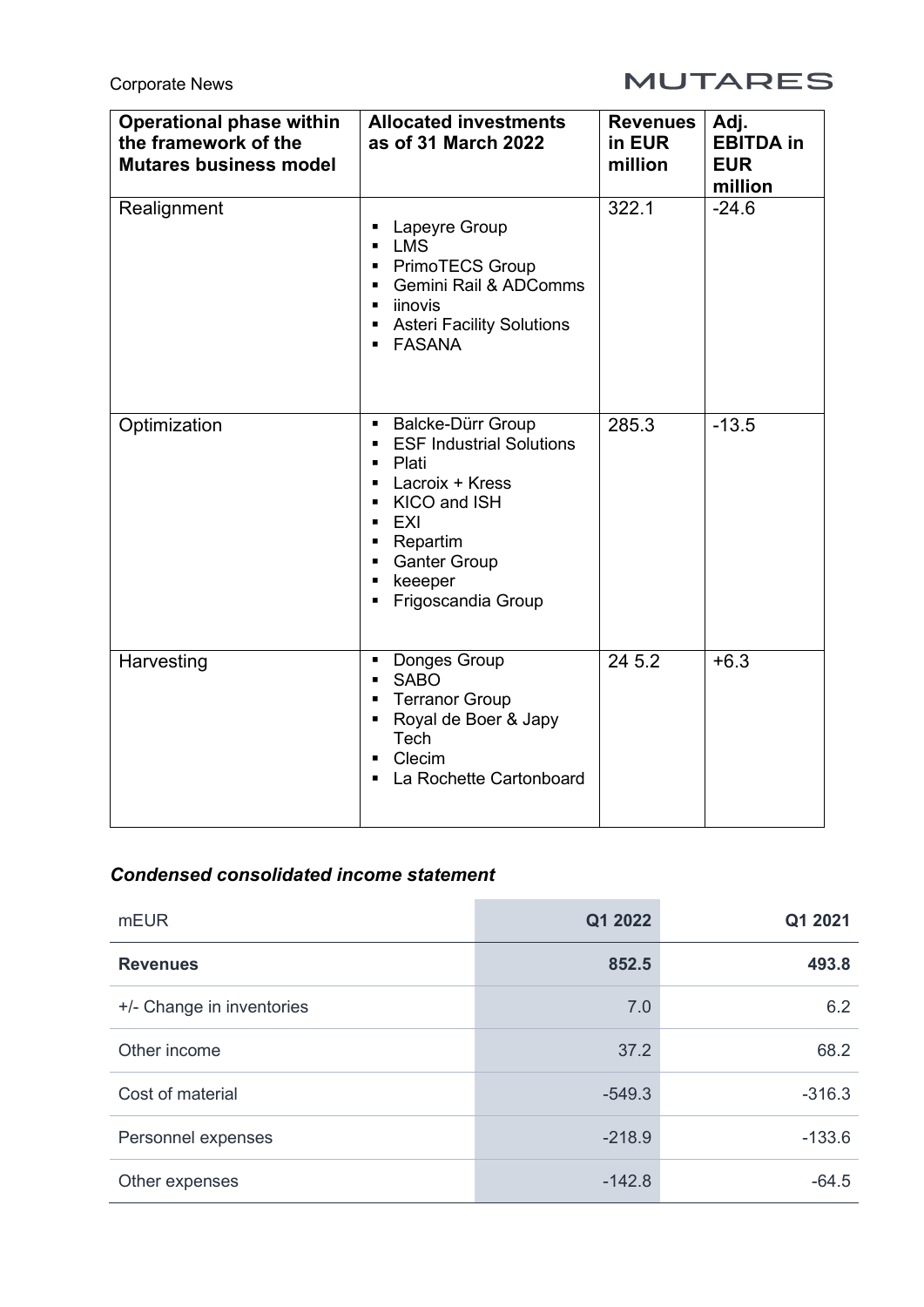**MUTARES** 

| <b>EBITDA</b>               | $-14.3$ | 53.8    |
|-----------------------------|---------|---------|
| <b>Adjusted EBITDA</b>      | $-30.7$ | 0.3     |
| Depreciation & Amortization | $-34.7$ | $-23.6$ |
| <b>EBIT</b>                 | $-49.0$ | 30.2    |
| <b>Financial result</b>     | $-6.9$  | $-5.2$  |
| Income taxes                | 10.0    | $-1.4$  |
| <b>Net income</b>           | $-45.8$ | 23.6    |

# **Condensed consolidated balance sheet**

| <b>mEUR</b>               | 31/03/2022 | 31/12/2021 |  |
|---------------------------|------------|------------|--|
| Intangible assets         | 131.6      | 134.0      |  |
| PP&E                      | 561.2      | 556.7      |  |
| Right of use assets       | 317.9      | 318.6      |  |
| Other                     | 205.3      | 111.3      |  |
| <b>Non-current assets</b> | 1,216.0    | 1,120.6    |  |
|                           |            |            |  |
| Inventories               | 457.3      | 423.2      |  |
| Trade & other rec.        | 303.5      | 285.9      |  |
| <b>Contract Assets</b>    | 56.6       | 36.7       |  |
| Cash & equivalents        | 248.5      | 255.1      |  |
| Assets held for sale      | 47.2       | 117.6      |  |
| Other                     | 213.1      | 321.4      |  |
| <b>Current assets</b>     | 1,326.2    | 1,439.8    |  |
|                           |            |            |  |
| <b>Total assets</b>       | 2,542.3    | 2,560.4    |  |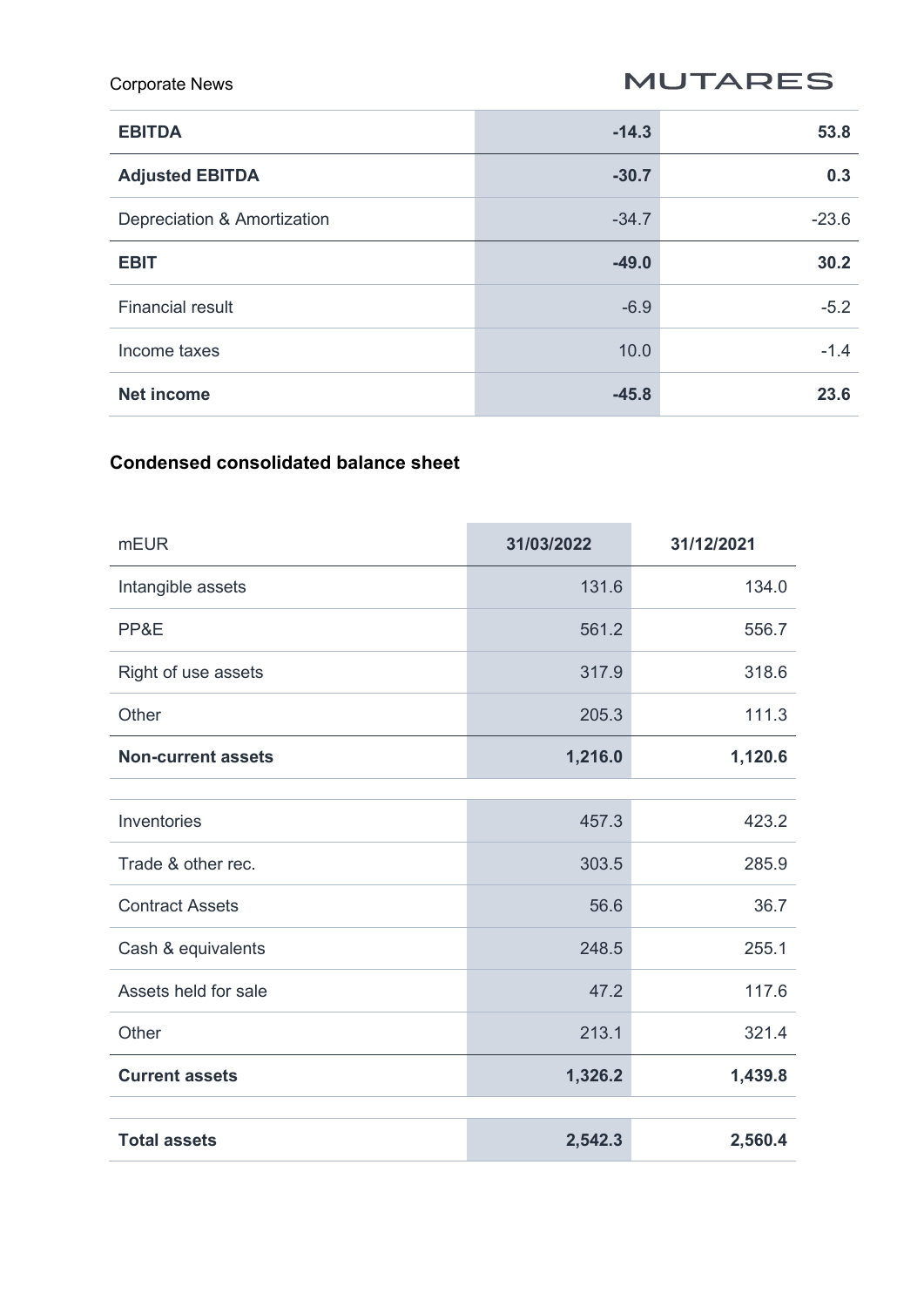# **MUTARES**

## Corporate News

| <b>mEUR</b>                           | 31/03/2022 | 31/12/2021 |
|---------------------------------------|------------|------------|
| <b>Total equity</b>                   | 690.8      | 736.3      |
| <b>Financial liabilities</b>          | 403.4      | 409.2      |
| Provisions                            | 232.0      | 241.9      |
| Other                                 | 132.6      | 148.2      |
| <b>Non-current liabilities</b>        | 767.9      | 799.3      |
|                                       |            |            |
| Trade payables                        | 420.2      | 372.2      |
| Other financial liab.                 | 207.2      | 201.3      |
| <b>Contract Liabilities</b>           | 166.4      | 68.6       |
| Provisions                            | 90.3       | 80.5       |
| Liabilities held for sale             | 0.8        | 107.6      |
| Other                                 | 198.7      | 194.6      |
| <b>Current liabilities</b>            | 1,083.7    | 1,024.8    |
|                                       |            |            |
| <b>Total equity &amp; liabilities</b> | 2,542.3    | 2,560.4    |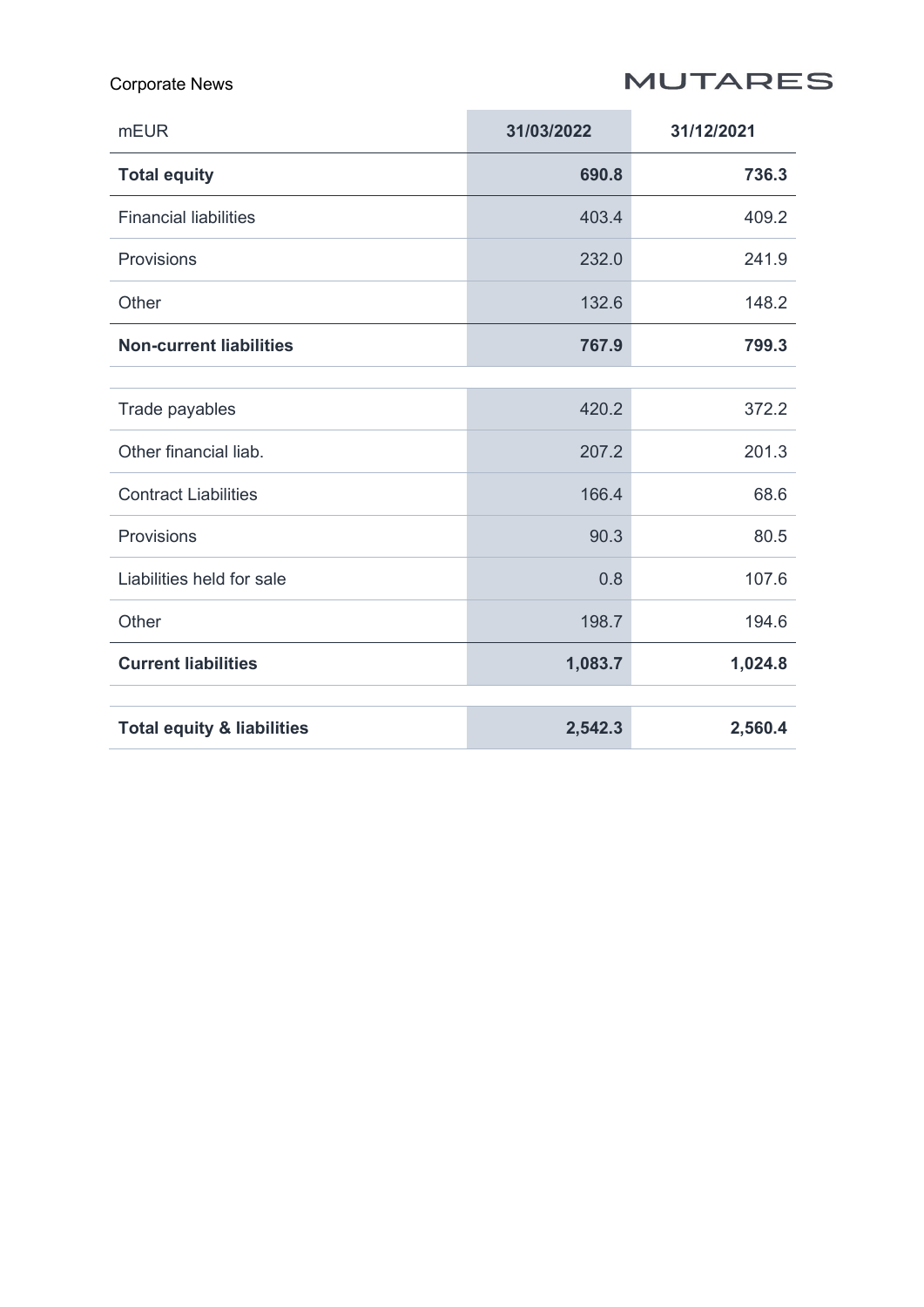# **MUTARES**

# **Outlook**

Mutares remains on a growth path with regard to the acquisitions already signed and the promising acquisition pipeline. The emerging opportunities pave the way for another record year in 2022. Therefore, the Management confirms the annual guidance published with the Annual Report 2021.

The net profit of Mutares SE & Co. KGaA is regularly expected to be in the range of 1.8% to 2.2% of the consolidated revenues of the Mutares Group. Based on expected revenues for the Mutares Group of at least EUR 4.0 billion, the Management Board therefore continues to expect a net income of EUR 72 million to EUR 88 million in the financial year 2022, with a contribution of the Portfolio Income<sup>2</sup> of EUR 80 million to EUR 100 million. Based on the current planning, the Management Board thus assumes that also for the financial year 2022 the ability of Mutares SE & Co. KGaA to pay dividends is ensured at least at the level of the market expectation.

The Management Board's forecast is subject to the proviso that risks from Russia's war of aggression in Ukraine do not materialize further to an extent significant for the financial position, financial performance and cash flows of Mutares. This also applies to the indirect effects, in particular price increases on the procurement markets for raw materials and energy.

## **Conference call today at 2:00 p.m.**

A video and telephone conference (webcast) in English will be held today at 2:00 p.m. (CEST) for analysts, investors and members of the press. Registrations for this are possible via e-mail to [ir@mutares.de.](mailto:ir@mutares.de) The webcast presentation can be downloaded from [https://ir.mutares.de/veroeffentlichungen/.](https://ir.mutares.de/veroeffentlichungen/)

1) Adjusted EBITDA is an EBITDA performance indicator adjusted for special factors. The calculation is based on reported Group EBITDA adjusted for transaction-related income (bargain purchases), restructuring and other non-recurring expenses, and deconsolidation effects.

<sup>2)</sup> Revenues and dividends from the portfolio result in the so-called Portfolio Income of Mutares Holding.